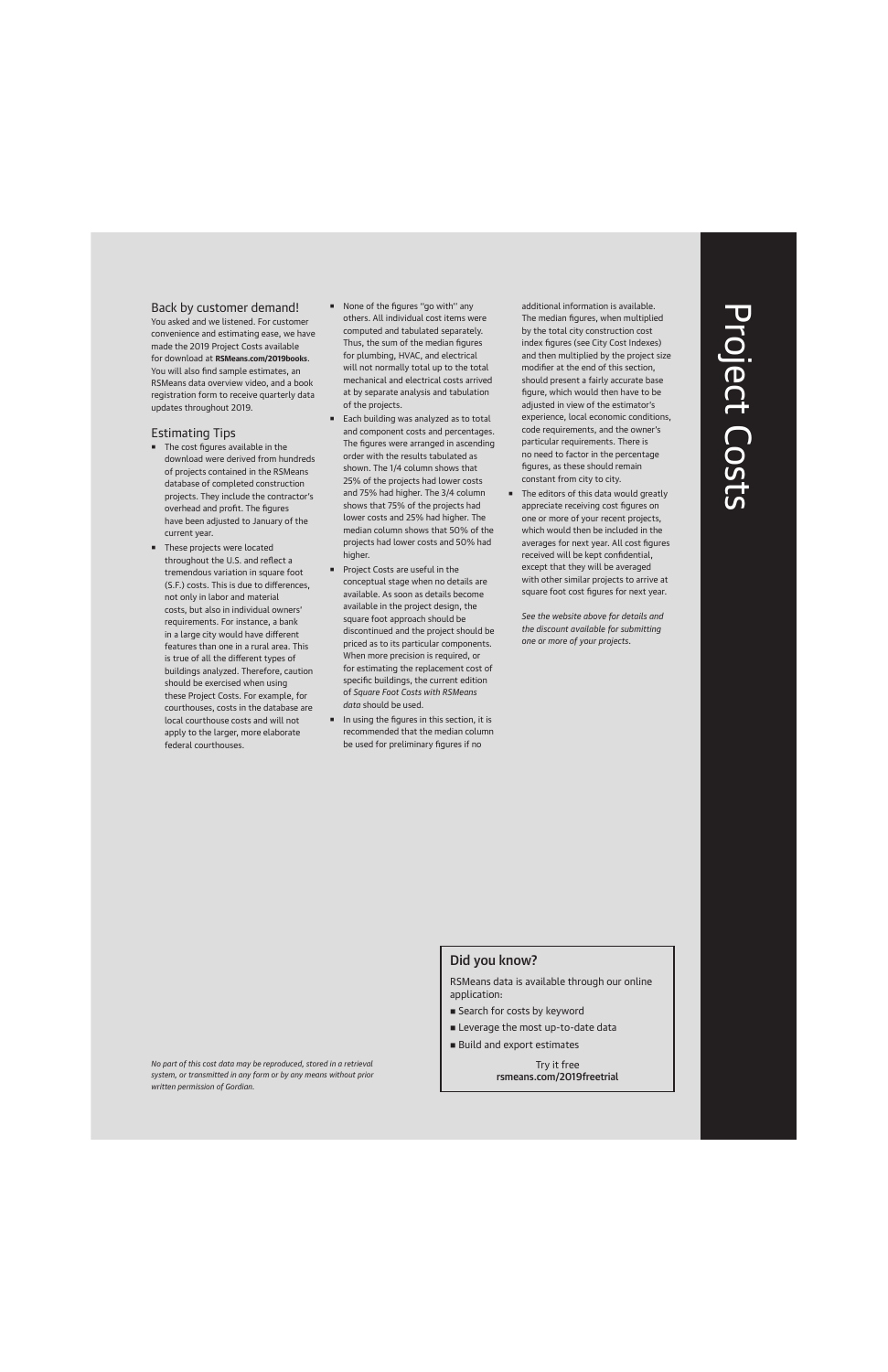|                 |              | 50 17   Project Costs                |             |                 | <b>UNIT COSTS</b>      |                        |               | % OF TOTAL    |                |                 |
|-----------------|--------------|--------------------------------------|-------------|-----------------|------------------------|------------------------|---------------|---------------|----------------|-----------------|
|                 |              | 50 17 00   Project Costs             | <b>UNIT</b> | 1/4             | <b>MEDIAN</b>          | 3/4                    | 1/4           | <b>MEDIAN</b> | 3/4            |                 |
| $\overline{01}$ | 0000<br>0100 | <b>Auto Sales with Repair</b>        | S.F.        |                 |                        | 126                    |               |               |                | 01              |
|                 | 0200         | Architectural<br>Plumbing            |             | 104<br>8.70     | 116<br>9.10            | 12.15                  | 59.8%<br>5%   | 59.2%<br>5%   | 63.7%<br>5%    |                 |
|                 | 0300         | Mechanical                           |             | 11.65           | 15.60                  | 17.20                  | 6.7%          | 6.7%          | 8.6%           |                 |
|                 | 0400         | Electrical                           |             | 17.90           | $\overline{22}$        | 27.50                  | 10.3%         | 10.3%         | 12.1%          |                 |
|                 | 0500         | <b>Total Project Costs</b>           |             | 174             | 182                    | 187                    |               |               |                |                 |
| $\overline{02}$ | 0000         | <b>Banking Institutions</b>          | S.F.        |                 |                        |                        |               |               |                | $\overline{02}$ |
|                 | 0100         | Architectural                        |             | 157             | 192                    | 234                    | 60.4%         | 60.4%         | 65.5%          |                 |
|                 | 0200         | Plumbing                             |             | 6.30            | 8.80                   | 12.25                  | 2.4%          | 2.4%          | 3%             |                 |
|                 | 0300         | Mechanical                           |             | 12.55           | 17.35                  | 20.50                  | 4.8%          | 4.8%          | 5.9%           |                 |
|                 | 0400         | Electrical                           |             | 30.50           | $\overline{37}$        | 57                     | 11.7%         | 11.7%         | 12.6%          |                 |
|                 | 0500         | <b>Total Project Costs</b>           |             | 260             | 293                    | 360                    |               |               |                |                 |
| $\overline{03}$ | 0000         | <b>Court House</b>                   | S.F.        |                 |                        |                        |               |               |                | $\overline{03}$ |
|                 | 0100         | Architectural                        |             | 82.50           | 162                    | 162                    | 54.6%         | 54.5%         | 58.3%          |                 |
|                 | 0200         | Plumbing                             |             | 3.12            | 3.12                   | 3.12                   | 2.1%          | 2.1%          | 1.1%           |                 |
|                 | 0300         | Mechanical                           |             | 19.50           | 19.50                  | 19.50                  | 12.9%         | 12.9%         | 7%             |                 |
|                 | 0400         | Electrical                           |             | $\overline{25}$ | 25                     | $\overline{25}$        | 16.6%         | 16.6%         | 9%             |                 |
|                 | 0500         | <b>Total Project Costs</b>           |             | 151             | 278                    | 278                    |               |               |                |                 |
| $\overline{04}$ | 0000         | <b>Data Centers</b>                  | S.F.        |                 |                        |                        |               |               |                | $\overline{04}$ |
|                 | 0100         | Architectural                        |             | 187             | 187                    | 187                    | 68%           | 67.9%         | 68%            |                 |
|                 | 0200         | Plumbing                             |             | 10.20           | 10.20                  | 10.20                  | 3.7%          | 3.7%          | 3.7%           |                 |
|                 | 0300         | Mechanical                           |             | 26              | 26                     | 26                     | 9.5%          | 9.4%          | 9.5%           |                 |
|                 | 0400         | Electrical                           |             | 24.50           | 24.50                  | 24.50                  | 8.9%          | 9%            | 8.9%           |                 |
| $\overline{05}$ | 0500         | <b>Total Project Costs</b>           |             | 275             | 275                    | 275                    |               |               |                | $\overline{05}$ |
|                 | 0000         | <b>Detention Centers</b>             | S.F.        |                 |                        |                        |               |               | 59%            |                 |
|                 | 0100<br>0200 | Architectural                        |             | 173<br>18.25    | 183<br>$\overline{22}$ | 194<br>$\overline{27}$ | 59.2%<br>6.3% | 59.2%<br>6.2% | 7.1%           |                 |
|                 | 0300         | Plumbing<br>Mechanical               |             | 23              | 33                     | 39.50                  | 7.9%          | 7.9%          | 10.6%          |                 |
|                 | 0400         | Electrical                           |             | $\overline{38}$ | $\overline{45}$        | 58.50                  | 13%           | 13%           | 14.5%          |                 |
|                 | 0500         | <b>Total Project Costs</b>           |             | 292             | 310                    | 365                    |               |               |                |                 |
| $\overline{06}$ | 0000         | <b>Fire Stations</b>                 | S.F.        |                 |                        |                        |               |               |                | $\overline{06}$ |
|                 | 0100         | Architectural                        |             | 95              | 121                    | 171                    | 47%           | 50%           | 52.4%          |                 |
|                 | 0200         | Plumbing                             |             | 9.95            | 13.50                  | 15.65                  | 4.9%          | 4.9%          | 5.8%           |                 |
|                 | 0300         | Mechanical                           |             | 13.45           | 18.40                  | 25.50                  | 6.7%          | 6.6%          | 8%             |                 |
|                 | 0400         | Electrical                           |             | 22.50           | 28.50                  | 32.50                  | 11.1%         | 11%           | 12.3%          |                 |
|                 | 0500         | <b>Total Project Costs</b>           |             | 202             | 231                    | 300                    |               |               |                |                 |
| $\overline{07}$ | 0000         | Gymnasium                            | S.F.        |                 |                        |                        |               |               |                | $\overline{07}$ |
|                 | 0100         | Architectural                        |             | 86.50           | 114                    | 114                    | 64.6%         | 64.4%         | 57.3%          |                 |
|                 | 0200         | Plumbing                             |             | 2.12            | 6.95                   | 6.95                   | 1.6%          | 1.6%          | 3.5%           |                 |
|                 | 0300         | Mechanical                           |             | 3.25            | 29                     | 29                     | 2.4%          | 2.4%          | 14.6%          |                 |
|                 | 0400         | Electrical                           |             | 10.65           | 20.50                  | 20.50                  | 7.9%          | 7.9%          | 10.3%          |                 |
|                 | 0500         | <b>Total Project Costs</b>           |             | 134             | 199                    | 199                    |               |               |                |                 |
| $\overline{08}$ | 0000         | <b>Hospitals</b>                     | S.F.        |                 |                        |                        |               |               |                | $\overline{08}$ |
|                 | 0100         | Architectural                        |             | 105             | 172                    | 187                    | 42.9%         | 43%           | 47.1%          |                 |
|                 | 0200         | Plumbing                             |             | 7.70            | 14.70                  | $\overline{32}$        | 3.1%          | 3.1%          | 4%             |                 |
|                 | 0300         | Mechanical                           |             | 51              | 57.50                  | 74.50                  | 20.8%         | 20.8%         | 15.8%          |                 |
|                 | 0400         | Electrical                           |             | $\overline{23}$ | 46.50                  | 60.50                  | 9.4%          | 9.5%          | 12.7%          |                 |
| $\overline{09}$ | 0500         | <b>Total Project Costs</b>           |             | 245             | 365                    | 395                    |               |               |                | $\overline{09}$ |
|                 | 0000         | <b>Industrial Buildings</b>          | S.F.        |                 |                        |                        |               |               |                |                 |
|                 | 0100<br>0200 | Architectural                        |             | 44<br>1.70      | 70<br>6.40             | 227<br>12.95           | 56.4%<br>2.2% | 56.3%<br>2.2% | 68.6%<br>6.3%  |                 |
|                 | 0300         | Plumbing                             |             | 4.71            | 8.95                   | 42.50                  |               | $6\%$         | 8.8%           |                 |
|                 | 0400         | Mechanical<br>Electrical             |             | 7.20            | 8.20                   | 68.50                  | 6%<br>9.2%    | 9.2%          | 8%             |                 |
|                 | 0500         | <b>Total Project Costs</b>           |             | 78              | 102                    | 425                    |               |               |                |                 |
| $\overline{10}$ | 0000         | <b>Medical Clinics &amp; Offices</b> | S.F.        |                 |                        |                        |               |               |                | $\overline{10}$ |
|                 |              | Architectural                        |             | 87.50           | 120                    | 158                    | 53.7%         | 51%           | 56.3%          |                 |
|                 |              |                                      |             |                 |                        |                        |               |               |                |                 |
|                 | 0100         |                                      |             |                 |                        |                        |               |               |                |                 |
|                 | 0200         | Plumbing                             |             | 8.50            | 12.85                  | 20.50                  | 5.2%          | 5.2%          | 6%             |                 |
|                 | 0300<br>0400 | Mechanical<br>Electrical             |             | 14.20<br>19.55  | 22<br>$\overline{26}$  | 45<br>36.50            | 8.7%<br>12%   | 8.8%<br>11.9% | 10.3%<br>12.2% |                 |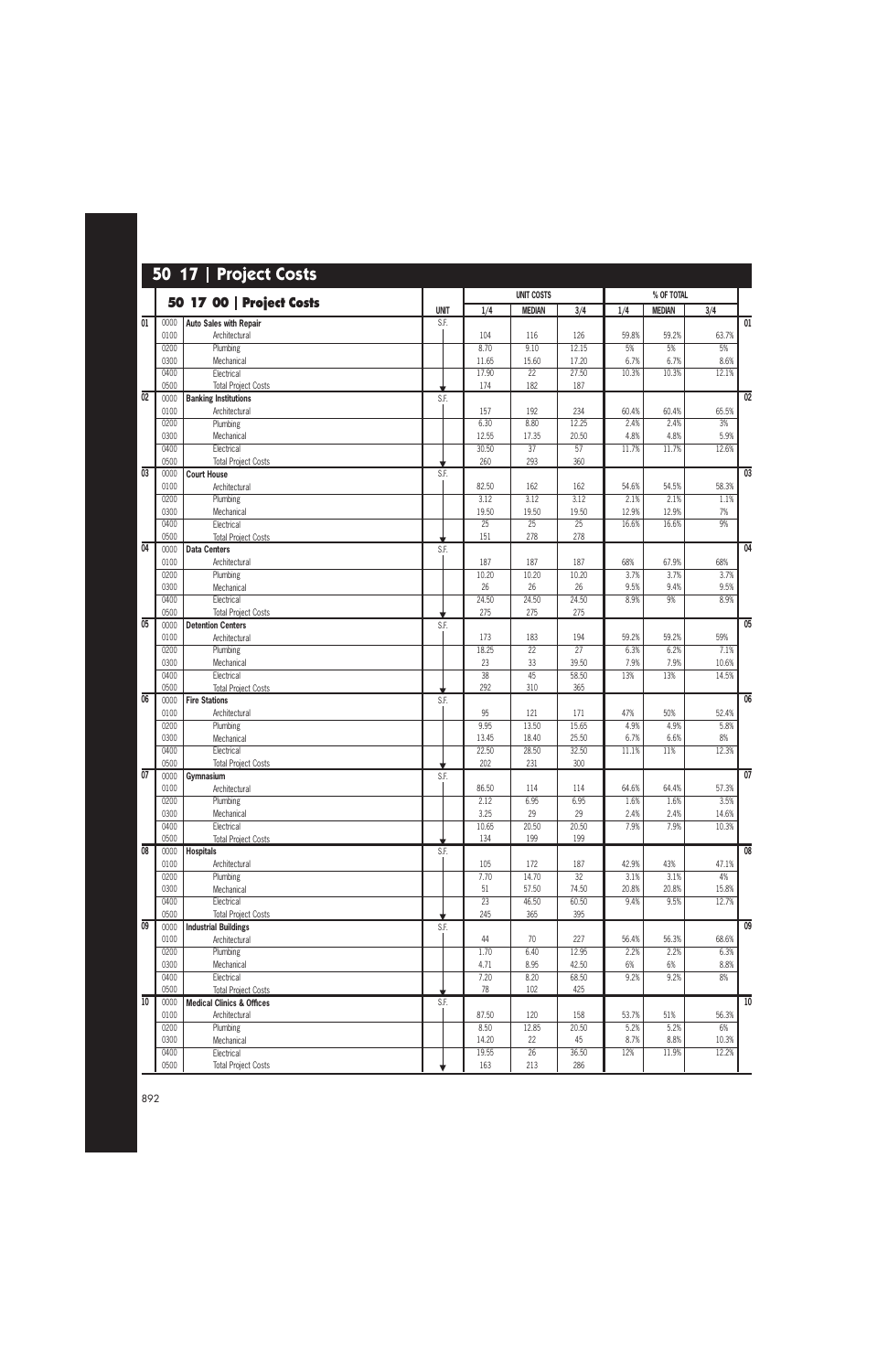|                                                                                                         |              | 50 17   Project Costs                      |             |              |                       |                        |               |               |               |                 |
|---------------------------------------------------------------------------------------------------------|--------------|--------------------------------------------|-------------|--------------|-----------------------|------------------------|---------------|---------------|---------------|-----------------|
|                                                                                                         |              |                                            |             |              | <b>UNIT COSTS</b>     |                        |               | % OF TOTAL    |               |                 |
|                                                                                                         |              | 50 17 00   Project Costs                   | <b>UNIT</b> | 1/4          | <b>MEDIAN</b>         | 3/4                    | 1/4           | <b>MEDIAN</b> | 3/4           |                 |
| 11<br>$\overline{12}$<br>$\overline{13}$<br>$\overline{14}$<br>15<br>$\overline{16}$<br>$\overline{17}$ | 0000         | <b>Mixed Use</b>                           | S.F.        |              |                       |                        |               |               |               | $\overline{11}$ |
|                                                                                                         | 0100         | Architectural                              |             | 86.50        | 126                   | 207                    | 47%           | 47.5%         | 59.4%         |                 |
|                                                                                                         | 0200         | Plumbing                                   |             | 6            | 9.15                  | 11.55                  | 3.3%          | 3.2%          | 4.3%          |                 |
|                                                                                                         | 0300         | Mechanical                                 |             | 14.80        | 24<br>$\overline{24}$ | 46.50                  | 8%            | 7.8%          | 11.3%         |                 |
|                                                                                                         | 0400<br>0500 | Electrical<br><b>Total Project Costs</b>   |             | 15.25<br>184 | 212                   | 40.50<br>335           | 8.3%          | 8.3%          | 11.3%         |                 |
|                                                                                                         | 0000         | <b>Multi-Family Housing</b>                | S.F.        |              |                       |                        |               |               |               | $\overline{12}$ |
|                                                                                                         | 0100         | Architectural                              |             | 75           | 125                   | 167                    | 60.5%         | 67.6%         | 56.6%         |                 |
|                                                                                                         | 0200         | Plumbing                                   |             | 6.40         | 12.75                 | 15.10                  | 5.2%          | 5.6%          | 5.8%          |                 |
|                                                                                                         | 0300         | Mechanical                                 |             | 6.95         | 11.70                 | 37.50                  | 5.6%          | 6.3%          | 5.3%          |                 |
|                                                                                                         | 0400         | Electrical                                 |             | 10.10        | $\overline{18}$       | 22.50                  | 8.1%          | 8.8%          | 8.1%          |                 |
|                                                                                                         | 0500         | <b>Total Project Costs</b>                 |             | 124          | 221                   | 282                    |               |               |               |                 |
|                                                                                                         | 0000         | <b>Nursing Home &amp; Assisted Living</b>  | S.F.        |              |                       |                        |               |               |               | $\overline{13}$ |
|                                                                                                         | 0100         | Architectural                              |             | 70           | 92                    | 116                    | 58.3%         | 58.4%         | 59%           |                 |
|                                                                                                         | 0200<br>0300 | Plumbing<br>Mechanical                     |             | 7.55<br>6.20 | 11.35<br>9.15         | 12.50<br>17.95         | 6.3%<br>5.2%  | 5.9%<br>5.2%  | 7.3%<br>5.9%  |                 |
|                                                                                                         | 0400         | Electrical                                 |             | 10.25        | 16.20                 | 22.50                  | 8.5%          | 8.6%          | 10.4%         |                 |
|                                                                                                         | 0500         | <b>Total Project Costs</b>                 |             | 120          | 156                   | 188                    |               |               |               |                 |
|                                                                                                         | 0000         | <b>Office Buildings</b>                    | S.F.        |              |                       |                        |               |               |               | $\overline{14}$ |
|                                                                                                         | 0100         | Architectural                              |             | 92.50        | 126                   | 177                    | 60.1%         | 60%           | 64.6%         |                 |
|                                                                                                         | 0200         | Plumbing                                   |             | 4.98         | 7.85                  | 15.40                  | 3.2%          | 3.1%          | 4%            |                 |
|                                                                                                         | 0300         | Mechanical                                 |             | 10.75        | 17.65                 | 25.50                  | 7%            | 6.8%          | 9.1%          |                 |
|                                                                                                         | 0400         | Electrical                                 |             | 12.35        | 21                    | $\overline{34}$        | 8%            | 7.9%          | 10.8%         |                 |
|                                                                                                         | 0500         | <b>Total Project Costs</b>                 |             | 154          | 195                   | 285                    |               |               |               | $\overline{15}$ |
|                                                                                                         | 0000<br>0100 | <b>Parking Garage</b><br>Architectural     | S.F.        | 31           | 38                    | 39.50                  | 82.7%         | 82.1%         | 82.6%         |                 |
|                                                                                                         | 0200         | Plumbing                                   |             | 1.02         | 1.07                  | $\overline{c}$         | 2.7%          | 2.7%          | 2.3%          |                 |
|                                                                                                         | 0300         | Mechanical                                 |             | .79          | 1.22                  | 4.62                   | 2.1%          | 2.1%          | 2.7%          |                 |
|                                                                                                         | 0400         | Electrical                                 |             | 2.72         | 2.98                  | 6.25                   | 7.3%          | 7.1%          | 6.5%          |                 |
|                                                                                                         | 0500         | <b>Total Project Costs</b>                 |             | 37.50        | 46                    | 49.50                  |               |               |               |                 |
|                                                                                                         | 0000         | <b>Parking Garage/Mixed Use</b>            | S.F.        |              |                       |                        |               |               |               | $\overline{16}$ |
|                                                                                                         | 0100         | Architectural                              |             | 100          | 110                   | 112                    | 61%           | 61.2%         | 64.3%         |                 |
|                                                                                                         | 0200         | Plumbing                                   |             | 3.22         | 4.22                  | 6.45                   | 2%            | 2%            | 2.5%          |                 |
|                                                                                                         | 0300         | Mechanical                                 |             | 13.80        | 15.50                 | 22.50                  | 8.4%          | 8.4%          | 9.1%<br>12.3% |                 |
|                                                                                                         | 0400<br>0500 | Electrical<br><b>Total Project Costs</b>   |             | 14.45<br>164 | 21<br>$171\,$         | 21.50<br>$177\,$       | 8.8%          | 8.8%          |               |                 |
|                                                                                                         | 0000         | <b>Police Stations</b>                     | S.F.        |              |                       |                        |               |               |               | $\overline{17}$ |
|                                                                                                         | 0100         | Architectural                              |             | 113          | 127                   | 160                    | 53.3%         | 54%           | 48.5%         |                 |
|                                                                                                         | 0200         | Plumbing                                   |             | 15           | 18                    | 18.10                  | 7.1%          | 7%            | 6.9%          |                 |
|                                                                                                         | 0300         | Mechanical                                 |             | 34           | 47.50                 | 49                     | 16%           | 16.1%         | 18.1%         |                 |
|                                                                                                         | 0400         | Electrical                                 |             | 25.50        | $\overline{28}$       | 29.50                  | 12%           | 12.1%         | 10.7%         |                 |
|                                                                                                         | 0500         | <b>Total Project Costs</b>                 |             | 212          | 262                   | 297                    |               |               |               |                 |
| $\overline{18}$                                                                                         | 0000         | Police/Fire                                | S.F.        |              |                       |                        |               |               |               | $\overline{18}$ |
|                                                                                                         | 0100<br>0200 | Architectural<br>Plumbing                  |             | 110<br>8.65  | 110<br>9.15           | 340<br>$\overline{34}$ | 67.9%<br>5.3% | 68.2%<br>5.5% | 65.9%<br>5.5% |                 |
|                                                                                                         | 0300         | Mechanical                                 |             | 13.55        | 21.50                 | 77.50                  | 8.4%          | 8.4%          | 12.9%         |                 |
|                                                                                                         | 0400         | Electrical                                 |             | 15.40        | 19.70                 | 88.50                  | 9.5%          | 9.6%          | 11.8%         |                 |
|                                                                                                         | 0500         | <b>Total Project Costs</b>                 |             | 162          | 167                   | 610                    |               |               |               |                 |
| $\overline{19}$                                                                                         | 0000         | <b>Public Assembly Buildings</b>           | S.F.        |              |                       |                        |               |               |               | $\overline{19}$ |
|                                                                                                         | 0100         | Architectural                              |             | 115          | 156                   | 218                    | 62.5%         | 63%           | 61.7%         |                 |
|                                                                                                         | 0200         | Plumbing                                   |             | 5.95         | 8.75                  | 12.90                  | 3.2%          | 3%            | 3.5%          |                 |
|                                                                                                         | 0300         | Mechanical                                 |             | 13.60        | 22.50                 | 34.50                  | 7.4%          | $8\%$         | 8.9%          |                 |
|                                                                                                         | 0400<br>0500 | Electrical                                 |             | 18.60        | 25.50                 | 40.50                  | 10.1%         | 10.5%         | 10.1%         |                 |
| 20                                                                                                      | 0000         | <b>Total Project Costs</b><br>Recreational | S.F.        | 184          | 253                   | 360                    |               |               |               | $\overline{20}$ |
|                                                                                                         | 0100         | Architectural                              |             | 108          | 170                   | 231                    | 56.3%         | 55.7%         | 59.2%         |                 |
|                                                                                                         | 0200         | Plumbing                                   |             | 8.35         | 15.35                 | 24.50                  | 4.3%          | 4.6%          | 5.3%          |                 |
|                                                                                                         | 0300         | Mechanical                                 |             | 12.90        | 19.60                 | $31\,$                 | 6.7%          | 6.9%          | 6.8%          |                 |
|                                                                                                         | 0400         | Electrical                                 |             | 15.80        | $\overline{28}$       | $\overline{39}$        | 8.2%          | 7.7%          | 9.8%          |                 |
|                                                                                                         | 0500         | <b>Total Project Costs</b>                 |             | 192          | 287                   | 435                    |               |               |               |                 |